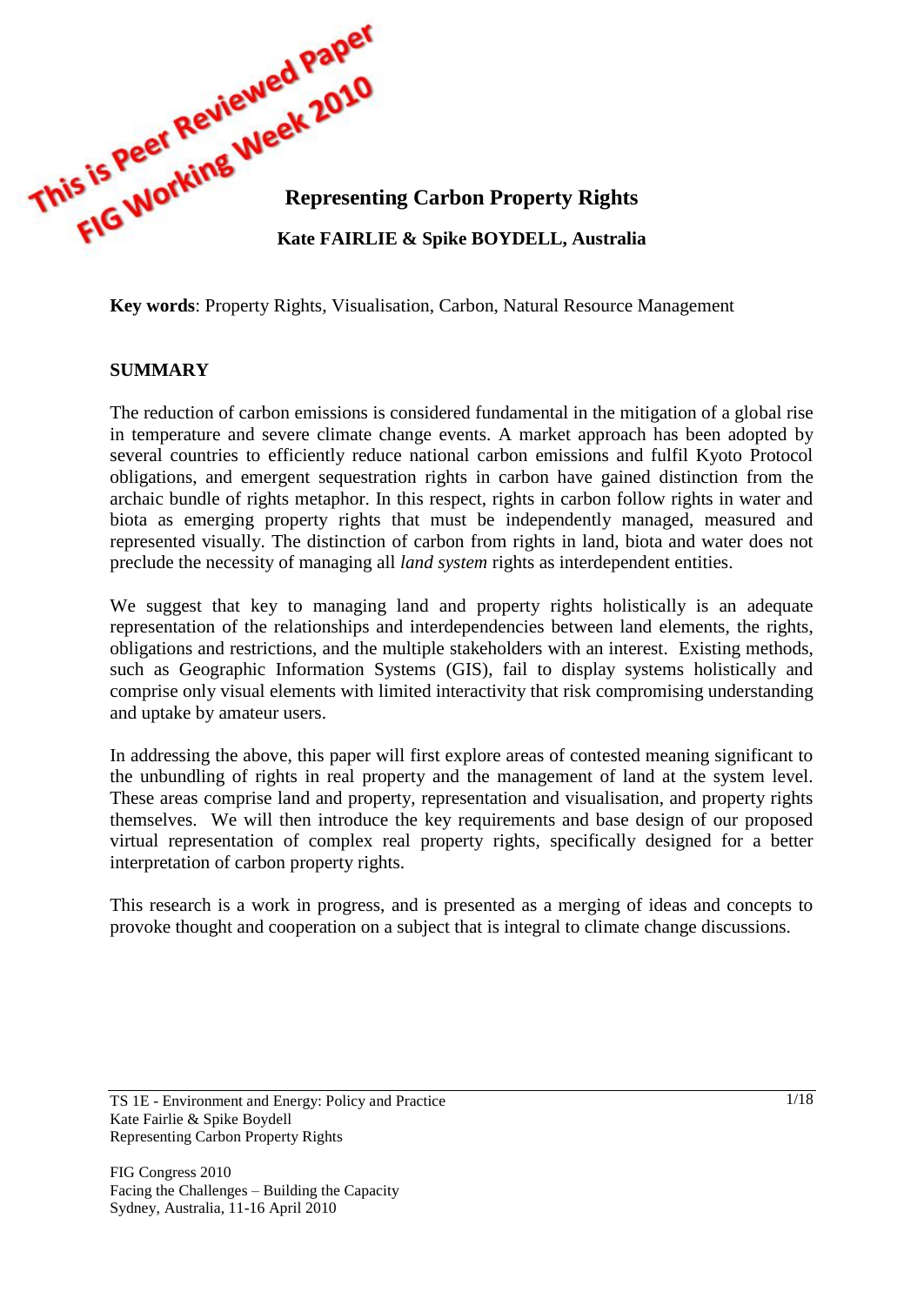# **Representing Carbon Property Rights**

#### **Kate FAIRLIE & Spike BOYDELL, Australia**

#### **1. INTRODUCTION**

In his presentation to the MAP World Forum in India in February 2009 the FIG President, Professor Stig Enemark, made a number of visual representations about interests in land, property rights and property systems. One is particularly significant - the USAid and ARD, Inc. "Status of Land Tenure and Property Rights, 2005" (see Figure 1).



Source: USAID and ARD, Inc. 2008

**Figure 1: Status of and Tenure and Property Rights (source http://www.wri.org/image/view/10105/\_original)**

We present this paper in Sydney, Australia. In Figure 1 Australia, as with much of the developed world, is shown in grey and not ranked – the status of land tenure and property rights is seemingly of little concern. We find this curious, given that the feudal radical title of the Crown is a point of significant contestation from the perspective of the aboriginal community. We raise this point as we will illustrate the complexity of understanding the indigenous context is fundamental to expanding our view of carbon (for an exposition of indigenous carbon property rights, see Sheehan 2010). When we focus on property rights in *carbon* – "property" but not land – Australia and many other countries should be remapped as the darkest shade in Figure 1, as the status of property rights relating to carbon is an extremely serious concern. The surveying adage *you can"t manage what you can"t measure* is particularly germane in the case of emergent property rights*.* By this we refer to not the quantitative measurement of carbon, but the qualitative and spatial measurement of carbon property rights.

TS 1E - Environment and Energy: Policy and Practice Kate Fairlie & Spike Boydell Representing Carbon Property Rights

FIG Congress 2010 Facing the Challenges – Building the Capacity Sydney, Australia, 11-16 April 2010

 $2/18$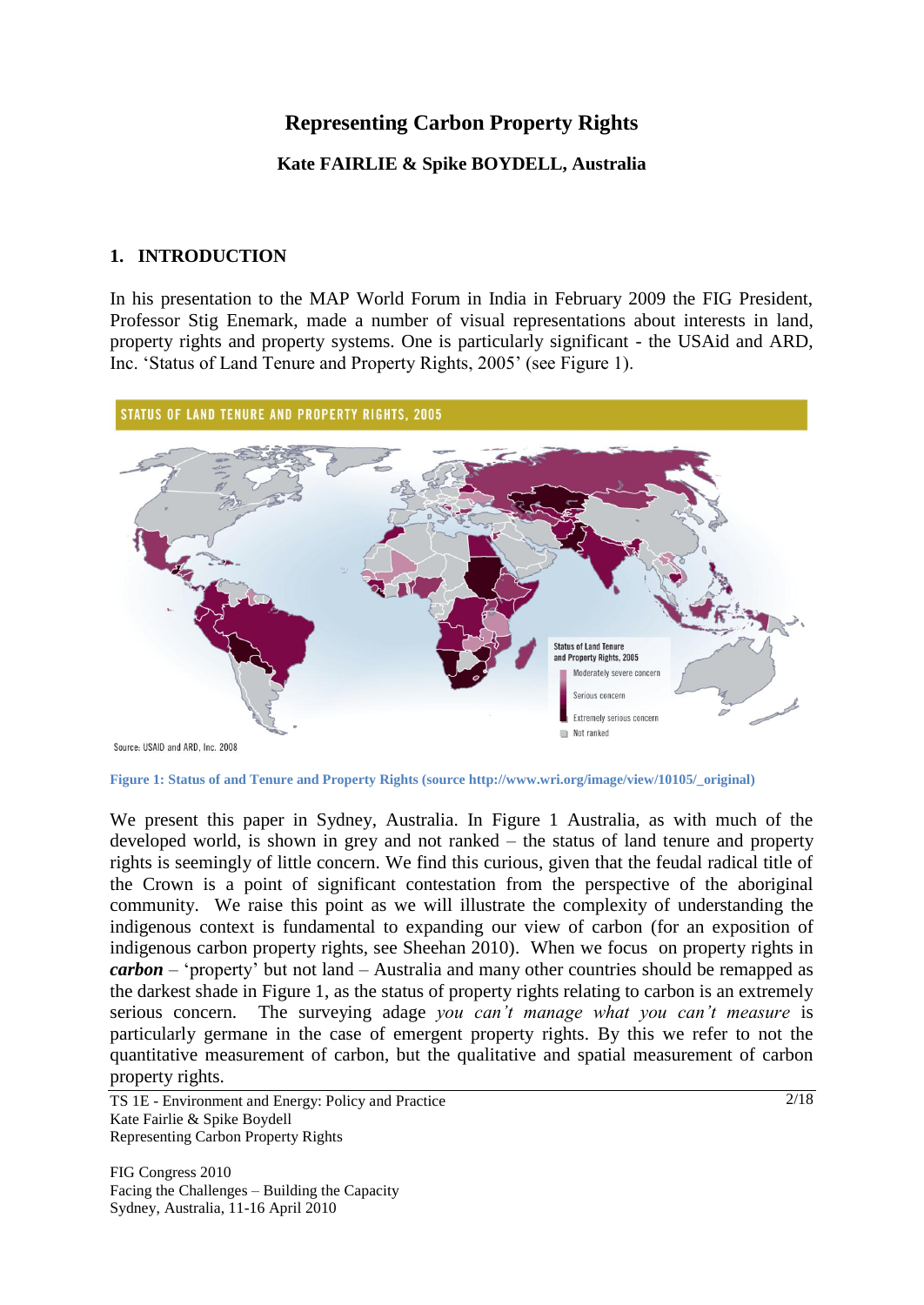Carbon property rights have emerged from an understanding that climate change events are the result of ever-increasing greenhouse gas emissions due to population and western lifestyle demands on agriculture and industry. Carbon dioxide emissions have been particularly targeted, such that internationally individuals through to major companies and industries are encouraged, or legally compelled, to monitor and reduce carbon dioxide emissions. To reduce emissions a market-led approach has generally been adopted, whereby rights to emit carbon dioxide are limited and tradeable, requiring secure and well-defined property rights in carbon (Barnes and Quail, 2009; Boydell et al., 2009b).

Barnes and Quail (2009), Boydell *et al.* (2009) and Sheehan and Small (2005) further relate the problems that arise from the conception of property rights in relation to the permanent storage of carbon in trees and forests to offset carbon emissions – that is, the difficulties in separating rights to land from rights to trees and other elements of the land. Our focus for this paper is carbon property rights at the local to national scale, excluding international programmes such as the United Nations Reducing Emissions from Deforestation and Forest Degradation in Developing Countries (UN-REDD).

In our view, Figure 1 highlights the contested meanings that occur in land and resource management, particularly in what is now considered a carbon-constrained world. In this paper we explore three specific themes related to these contested meanings - land and property, visualisation and representation, and the complexity of property rights themselves.

In addressing these three themes, we do not set out to specifically provide solutions, but rather raise a collection of important questions that require answers for the holistic management of our contemporary environment. Our questions go beyond the limitations of Henry Maine"s (1861) explanation of property rights as a "bundle of sticks" ... indeed, our starting point goes beyond unbundling the bundle of rights, the continuum of rights or web of interests, to the visualisation of a *constellation* of property rights (see Table 1). Specifically we invite debate on the suitability and design of current visualisations of land systems, in particular the visual tools that enable planning, governance and decision making with regards to land and property rights in a carbon constrained world.

In discussing the importance of accurate and relevant representations, specifically important to emerging "unbundled" rights, we offer the foundation concepts for the metaphor of a constellation in a new virtual representation of complex real property rights. This virtual representation will integrate GIS and spatial components alongside social, economic and legal information – emphasising data about the relationships and system interdependencies. To enhance appreciation of the complexity associated with land and property relationships in the context of carbon, we propose to achieve this unbundling and progress towards a constellation by engaging the development of interactive multimodal representation (interactivation).

TS 1E - Environment and Energy: Policy and Practice Kate Fairlie & Spike Boydell Representing Carbon Property Rights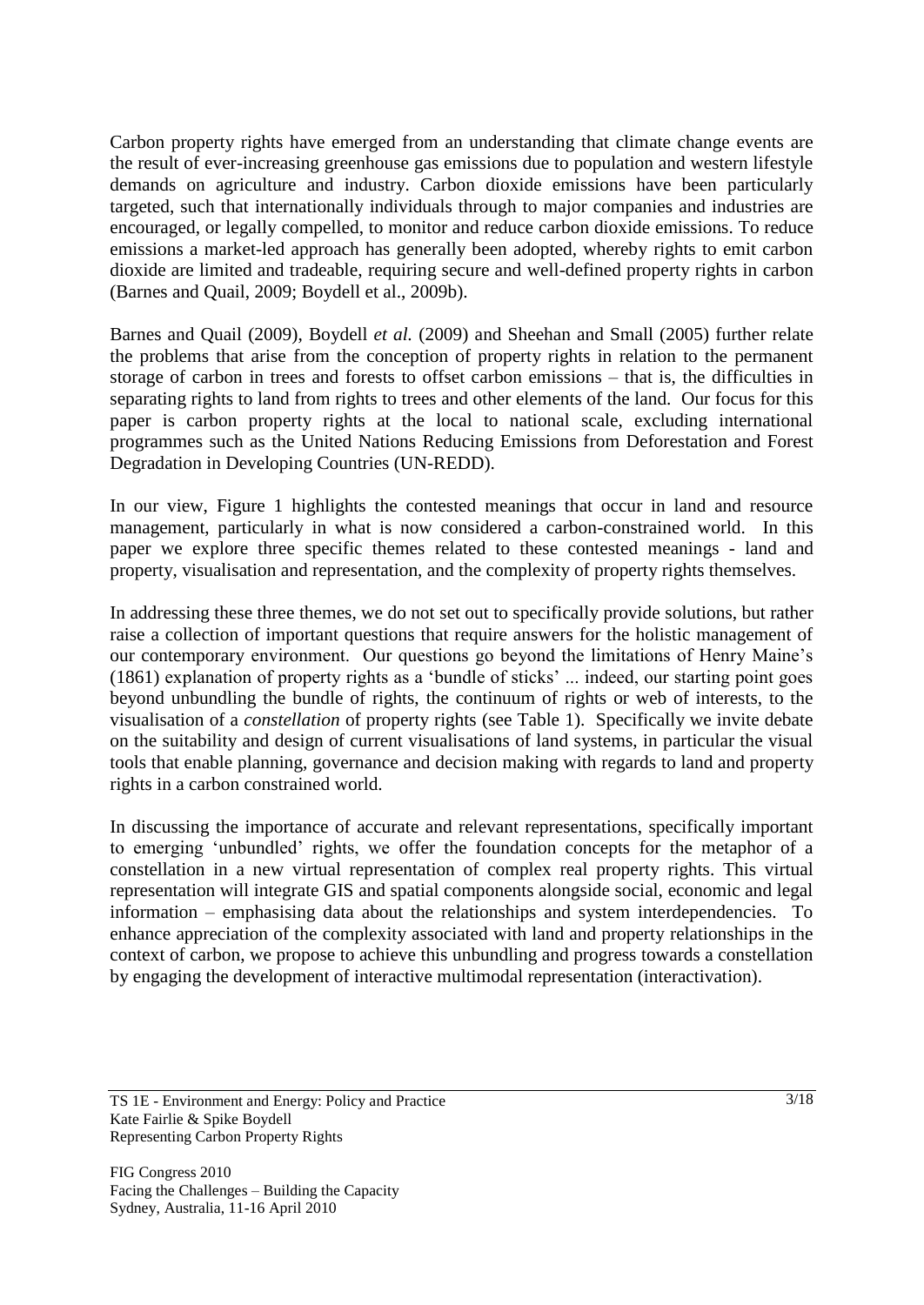| <b>Bundle of rights</b>                                                                                                                              | <b>Web of Interests</b>                                                                                                                                                               | <b>Constellation of property</b><br>rights                                                                                                                                                                                                                                                                                  |
|------------------------------------------------------------------------------------------------------------------------------------------------------|---------------------------------------------------------------------------------------------------------------------------------------------------------------------------------------|-----------------------------------------------------------------------------------------------------------------------------------------------------------------------------------------------------------------------------------------------------------------------------------------------------------------------------|
|                                                                                                                                                      |                                                                                                                                                                                       | 'Constellation'<br>of property<br>rights                                                                                                                                                                                                                                                                                    |
| Property as a bundle of<br>abstract legal rights – using<br>the 'bundle of sticks'<br>metaphor with each right<br>taken in isolation (Maine<br>1861) | Acknowledges that a<br>property right exists as a<br>relationship between<br>many entities with<br>respect to a central<br>property object (Arnold<br>2002; Zellmer & Harder<br>2007) | Acknowledges the continuity<br>of property elements such as<br>land, and the relationships that<br>exist between people, between<br>people and objects and that<br>these relationships may interact<br>(Boydell, Sheehan & Prior<br>2009; Boydell et al. 2009a; von<br>Benda-Beckmann, von Benda-<br>Beckmann & Wiber 2006) |

**Table 1: Evolving metaphors for property rights (adapted from sources as shown)**

We have arranged this paper in six parts. Following this introduction, we offer some discussion on the notion of land and property, the prudent stewardship of which is the underlying focus of FIG. The third section provides a summary of recent interpretations beyond the bundle, through the web and into a constellation of property rights from a carbon perspective. The fourth section discusses representation and visualisation; visualisation means many things to many people - we ask you to look beyond embedded preconceptions to question the meaning of what you see. This sets the scene for the fifth section where we look at designing property representations. We introduce a number of disparate issuses which we integrate in the final section where we offer possible directions and invite wider collaboration.

# **2. LAND & PROPERTY**

#### **2.1 Land and Property in the context of culture**

What does 'land' mean to you? And what is your understanding of 'property'? Our response to meaning in the context of land is determined by our perspective and culture, resulting in either a high-context or low-context interpretation (or aspects of each). It may be helpful for us to elaborate on this, and one of the better distinctions to be made between low-context and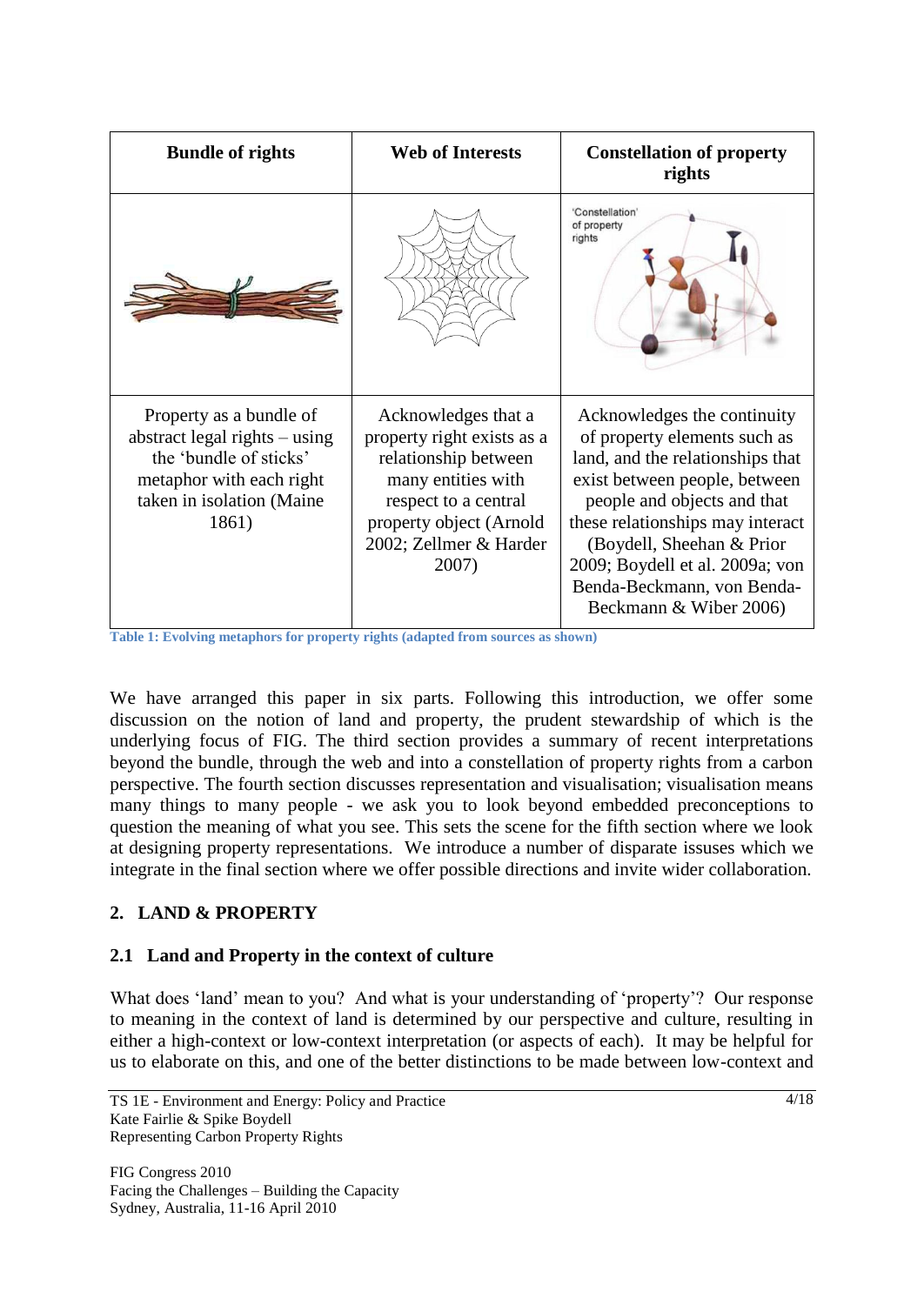high-context cultures is offered by Burgess and Burgess (1997) in explaining conflict management and land. Whilst our focus in this paper is not on conflict, where land is concerned conflict can arise all too easily when we engage the *wrong* context.

There are major challenges to conflict management when a straightforward low-context (US, Canada, Western Europe, Anglo-Australian) approach is applied to a culturally sensitive highcontext society (traditional, collectivist, honour based cultures e.g. Japan, China, Latin America, and Pacific Islands). The western approach identifies conflict as a struggle between competing interest and something to be addressed in a businesslike way. Language is explicit and the conflict is tackled head-on, adopting competitive (positional) bargaining or integrative (problem-solving) negotiation.

This brash approach contrasts harshly with the high-context identification of conflict as a problem of relationships as well as interests. In such circumstances, a relationship-oriented process must encompass indirect and non-verbal communication to protect stakeholders and face. Accordingly, traditional societies often prefer locals to act as intermediaries, even though they may be party to the conflict and partial to one or other side, based on their community trust and respect. Such individuals are seen to have a longer-term interest in enduring solutions for the greater good of the society than impartial outsiders do.

To demonstrate this, we will contrast two examples. First, below, a Western low-context (albeit gender biased) example:

*"WHO AM I? I am the basis of all wealth, the heritage of the wise, the thrifty and the prudent. I am the poor man's joy and comfort, the rich man's prize, the right hand of capital, the silent partner of many thousands of successful men. I am the solace of the widow, the comfort of old age, the cornerstone of security against misfortune and want. I am handed down to children through generations, as a thing of great worth. I am the choicest fruit of toil. Credit respects me. Yet I am humble. I stand before every man, bidding him to know me for what I am and possess me. I grow and increase in value through countless days, though I seem dormant, my worth increases, never failing, never ceasing. Time is my aid and population heaps up my gain. Fire and the elements I defy, for they cannot destroy me. My possessors learn to believe in me: invariably they become envied. While all things wither and decay, I survive. The centuries find me younger, increasing in my strength. I am the foundation of banks, the producer of food and the basis of all wealth throughout the world. Yet I am so common that thousands, unthinking and unknowing pass me by. Who am I? 'I AM LAND'."* (Anonymous)

In contrast, a high-context indigenous relationship to land is articulated through our colleague Larissa Behrendt's recollections of her father's description of the cultural relationship to land:

*"We bond with the universe and the land and everything that exists on the land. Everyone is bonded to everything. Ownership for the white people is something on a piece of paper. We have a different system. You can no more sell our land than sell the sky. Our affinity with land is like the bonding between a parent and a child. You have responsibilities and*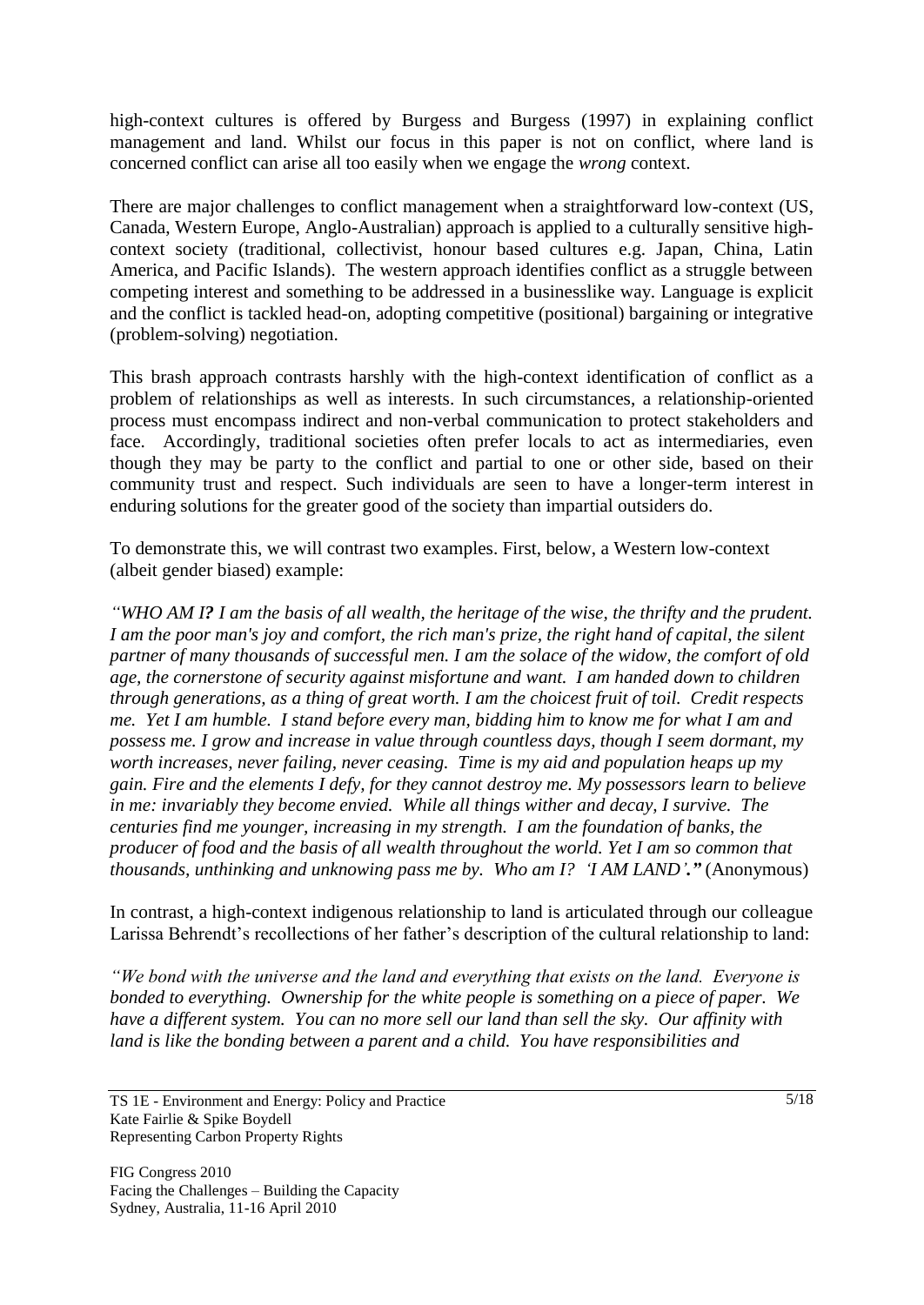*obligations to look after and care for a child. You can speak for a child. But you don"t own a child.*" (Behrendt 2003, p.33).

As this quote illustrates, land can be perceived beyond the westernized and masculine, to represent a number of issues, such as rights, obligations and restrictions that will be developed below. We have heard an economic (or at least land economist) western notion of land as an absolute and passive backdrop to development – low-context. We have contrasted this with an indigenous perspective of sentient land (as demonstrated also in: Backhaus & Murungi 2005; Hercus et al. 2002). Neither perspective presents a rounded and full definition of land, yet together, if such contrasts can be integrated, they contribute to a whole.

Cultural views of land define not only legal and economic characteristics but the use and ultimate management of land and land elements – emphasising space over place. For example, being high-context, the Australian Aboriginal cultural attributes of land and the relationship between space and place are spatially narrated by dreamtime stories – offering a different interpretation to the high technology yet low-context geospatial representations of space and place afforded by, for example, GoogleEarth. *"It is through the cultural processes of imagining, seeing, historicising and remembering that space is transformed into place, and geographical territory [transformed] into a culturally defined landscape."* (Coetzee 1987).

# **2.2 Questions regarding land versus property definitions**

Concepts of land do not only differ across cultures. Within the English language, we define land as distinct from 'soil', 'ground' and 'earth'; similarly, we define as separate space, place, and location. Each word is both distinct and interrelated. What do we mean when we state, "this land is mine"? Land (as a noun) is defined as the solid portion of the earth"s surface, as opposed to sea (water); in addition land may also refer to a unit of local government in Austria and Germany; whilst land may also form a verb meaning to come to land or to come ashore (OED 1989). Interestingly, the first and last define land as distinct from the alternative "surfaces" – air and water – implicitly placing "ground" and "soil" as subsets of land. Land as a unit of local government, however, implies that boundaries are inherent in human precepts of land, and emphasises land as property. The notion of property is not so much the management of land, but the management of relationships between people and place.

The emphasis of land as 'property' is an important distinction. Property implies 'ownership'. As Gray and Gray (2005, p.100) remind us, few concepts are quite so fragile, so elusive and so frequently misused as the notion of property. They continue, "Our daily references to property therefore tend to comprise a mutual conspiracy of unsophisticated semantic allusions and confusions, which we tolerate - frequently, indeed, do not notice - largely because our linguistic shorthand commands a certain low-level communicative efficiency". Property is not so much a thing as a legally enforced collection of rights that are guaranteed by the state. One does not own land or property, but rather a collection of right, obligations, and restrictions, or an individual right, over a plot or parcel of land. In low-context societies where the emphasis is on an ever increasing gross domestic product, it is not land itself or the resources thereon (or therein) that hold value - it is instead the legally enforceable property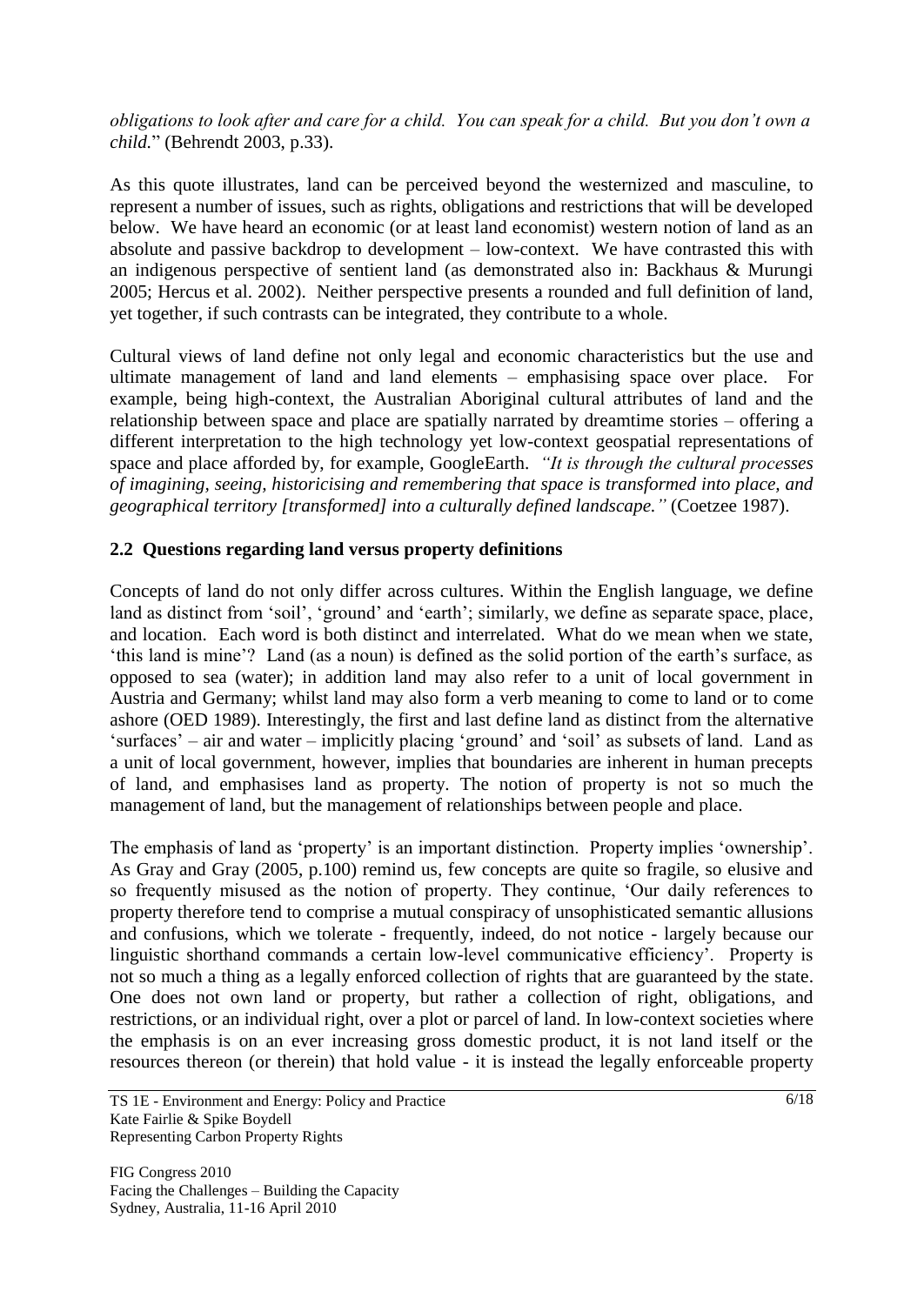rights associated with a plot or parcel of land that form the basis of its economic worth. The realisation that economic value is associated with real property rights over land serves to undermine the anonymous "I Am Land" quotation provided above.

# **2.3 The Carbon Property Right Conundrum**

No mention is made in these definitions of trees or potential constituent elements of land, such as soil, minerals, groundwater and carbon – yet in a legal context (for example in the UK and Australia) a tree is often considered to be part of the land from the perspective of real property. This raises challenges to the management of carbon forestry from a legal and property perspective. This distinction is not universal - the converse possibility of individual tree ownership in Nigeria, Uganda and Tanzania contrasting with the land ownership claim that may follow tree planting in Kenya (Fortman 1985). Such examples demonstrate that concepts of ownership become more complex when the interdependencies of ecological systems are contrasted against individual rights across land elements. A tree cannot exist in separation from soil and water, and in turn facilitates the spread of nutrients through soil and may impact the depth and flow of ground and surface water. In the context of carbon, carbon may be "captured" by trees in the process of photosynthesis – yet it cannot be separated from the tree whilst the tree is alive.

Butt (1999) notes the possibility of one person owning trees on another"s land for the purposes of carbon sequestration – but how can such individual rights in carbon be managed as distinct from trees, soil and other gases in the air? There is growing recognition of an interconnectedness between less familiar forms of property and even archaic property rights such as native title (Sheehan & Small 2005). Adequate representation of this interconnectedness of rights and the actions of right-holders is necessary to predict conflict, and manage land systems. In our earlier work (Boydell, Sheehan & Prior 2009) we highlight that obligations and restrictions need to be equally acknowledged and represented alongside rights.

The emerging right in carbon and its sequestration role within an emissions trading scheme is perhaps best described as an "object-based" concept – in contrast to existing rights which define a set ownership space in three dimensions (such as strata or condominium title) or two dimensions, but with 'reasonable use' of the third (see, for example, Gray 1991). This 'objectorientation" is overlooked in both economic and legal systems, with the relevant attributes of a property object discarded in favour of information pertaining to the right and right-holder (Zellmer & Harder 2007). This view is supported by Arnold (2002), who also suggests the need for "object-regard" in relation to property; however Boydell *et al.* (2009) relate High Court findings that negate the legal view of property as object. Kalantari *et al*. (2008) add weight to the potential of the property object (albeit extra-legally) to describe a spatially referenced legal property that may exist for representational and understanding/governance purposes but may not require legal acceptance as a new property definition.

Having introduced high- and low-context cultural interpretations of land and provided an interpretation of the fragile and elusive concept of property, the next section will focus on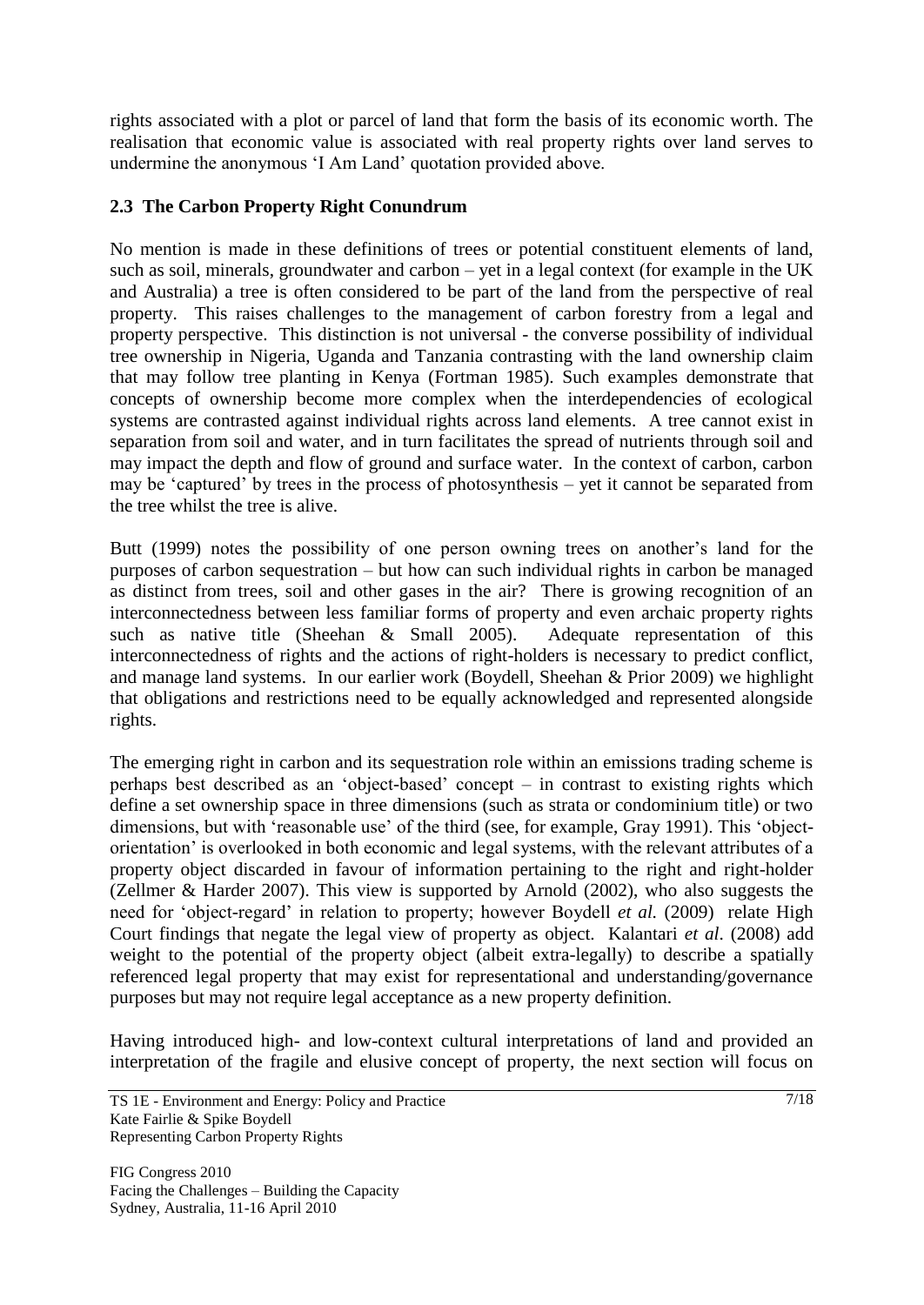property rights and engage with the carbon conundrum associated with bio- and geosequestration.

**3.**

# **3. PROPERTY RIGHTS**

Property rights research has emerged from a broad range of disciplines including archaeology (Earle 2000), anthropology (von Benda-Beckmann, von Benda-Beckmann & Wiber 2006), ethics, sociology and anthropology (Sorensen 2000; Swedberg 2003), psychology, law (Arnold 2002), geography, history, philosophy, economics, planning and business studies.

The transdisciplinary approach to property rights promoted by the Asia-Pacific Centre for Complex Real Property Rights (APCCRPR) has recently been influenced by research emerging from within the disciplines of law (Arnold 2002), sociology and anthropology (von Benda-Beckmann, von Benda-Beckmann & Wiber 2006). Anthropological research into property does not differ in the main from that of the sociological and has from the beginning drawn heavily on legal traditions, which under the broader jurisprudential level is indistinguishably part of the social sciences (Sheehan & Small 2006, p.389). The established interdisciplinary relationship between these fields is exemplified by recent research untaken by the legal pluralism group at the Max Plank Institute for Social Anthropology (von Benda-Beckmann, von Benda-Beckmann & Wiber 2006).

We aim to go beyond such an interdisciplinary approach and expand on the APCCRPR transdisciplinarity in another paper being presented at this conference (see McDermott & Boydell 2010). We draw on Nicolescu (2006, p.143), who highlights that "Transdisciplinarity concerns itself with what is *between* the disciplines, *across* the different disciplines, and *beyond* all disciplines'

#### **3.1 A bundle of new metaphors**

As we identified in the introduction to this paper, for more than a century the "bundle of rights" identified by Henry Maine in Ancient Law (1861), has provided some common ground for interdisciplinary dialogue on property (see Boydell 2007 for a useful summary of these rights). More recently there have been moves to develop more complex metaphors and models for understanding contemporary property rights arguing that the 'bundle of rights' is conceptually limited (see for example Arnold 2002; Gluckman 1965; von Benda-Beckmann, von Benda-Beckmann & Wiber 2006; Zellmer & Harder 2007). These critiques have sought to question the existing image of the bundle, promoting instead new metaphors and models that establish the building blocks from which to visualise, imagine, understand, and problemsolve contemporary property. These critiques share the view that visualising property through the bundle of rights is too narrowly conceived, that it brings up the image of exclusivity and separation. The bundle approach does not adequately reflect the increasing sense of interconnection and co-existence that marks contemporary property rights such as those associated with carbon (Boydell, Sheehan & Prior 2009) or water (Zellmer & Harder 2007).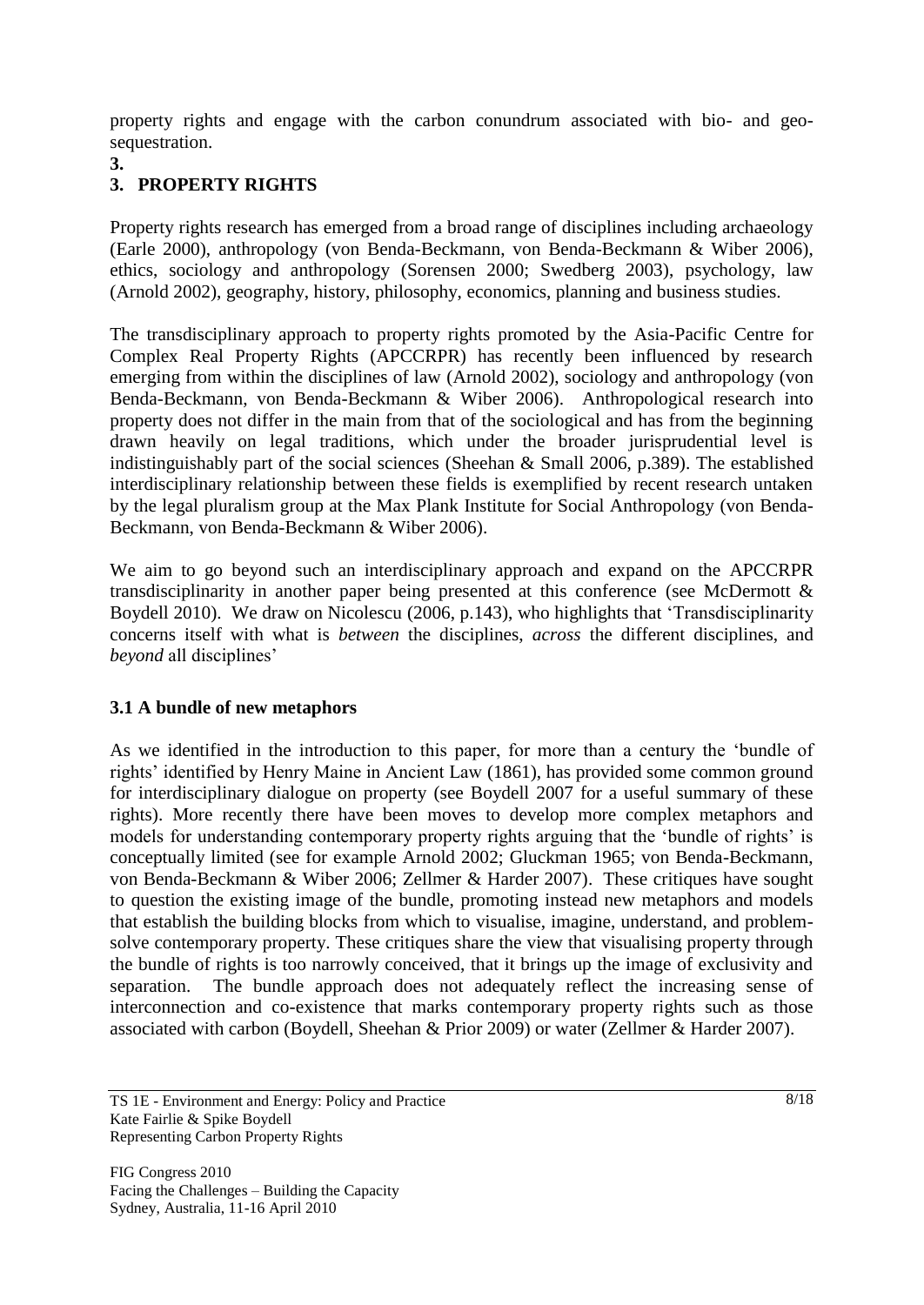These new models and metaphors promote the use of such terms as 'interests' and 'relations' rather than just "rights", to support a more fluid articulation and understanding of contemporary property. Most importantly for this paper is the unbundling of carbon, water and other biota in the move towards a constellation metaphor of property rights. The distinct definition of property rights in carbon, land, water and other biota necessitates that land system representations appropriately represent, articulate, negotiate and otherwise visualise the multiple stakeholder influences and aspirations relating to a constellation of rights, obligations and restrictions/responsibilities. An understanding of the cultural elements of land is crucial to engaging community support in land management decisions, and needs to be correlated with environmental, legal and economic elements to enable sustainable land systems. In an object-based approach to representing the legal and economic components of property rights, environmental considerations, as well as non-spatial elements such as low/high context culture, the interconnectedness of land system elements and the relationships between right holders and stakeholders needs to be engaged, represented, and visualised to meet these criteria.

In the next section we expand on the notion of visualisation and representation and set the scene for modelling a constellation of carbon property rights.

# **4. REPRESENTATION AND VISUALISATION**

Do you see what I see? How can I help you to see what I see through my eyes or in my mind"s eye? Having briefly explored concepts of land, property and property rights, in this section we investigate representation and visualisation – specifically, what we mean by these terms and how they can be engaged to facilitate our understanding and management of land systems, particularly in the context of carbon.

The word visualisation conjures up a multitude of variants. These include, but are not limited to, creative visualisation, flow visualisation, illustration, information graphics, interactive visualisation, music visualisation, scientific visualisation, software visualisation, and one that is more familiar to in FIG audience, i.e. geo-visualisation, or geospatial visualisation. Visualisation has a long heritage that can be traced back to the philosophy of Plato. Plato believed in the reality of abstract forms perceivable only through the mind's eye and imperfectly represented in everyday life (Plato 1937). Interestingly, Plato argued that we see *through* the eyes, not *with* them (Jay 1993, p.27).

It is our intention to represent the constellation of property rights – as it exists in the minds" eye of experts and researchers – in a visual and workable interactive representation that has no preconceptions with respect to culture or space.

This representation of property rights is motivated by carbon constraint and must engage interactivation, digital architecture and geospatial science to construct a constellation of legal, economic and spatial data that incorporates environmental considerations as well as non spatial elements relating to culture and context.

TS 1E - Environment and Energy: Policy and Practice Kate Fairlie & Spike Boydell Representing Carbon Property Rights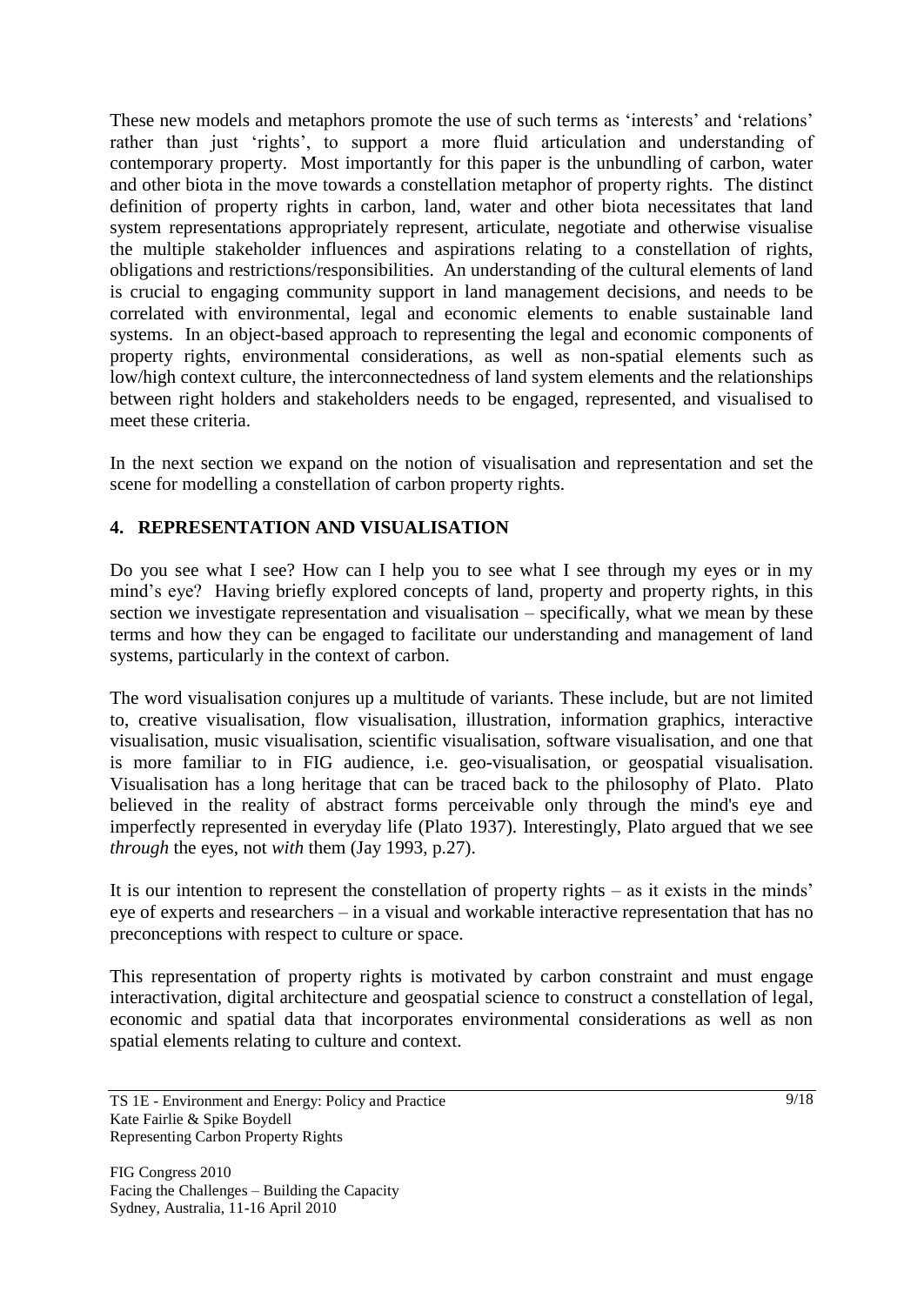# **4.1 Origins of 'representation'**

We are offered some guidance on representation by Pitkin (1972) who attributes its origins to the Roman *repraesentare*, which was used in the literal sense "re-present": to bring something previously absent into presence, or to create an abstraction of an object. Adding depth to Plato's argument, she offers the example of the embodiment of courage in a human face or in a piece of sculpture. The concept of abstract embodiment is particularly pertinent in that it demonstrates the potential to depict intangible entities or concepts in another, not necessarily related, form. In other words the representation of land does not necessitate a map.

A representation can further be a reproduction in some material or tangible form, the action of presenting to the mind or imagination, a clearly conceived idea or concept (OED 1989). Representation engages concepts of sight and visibility, reproduction, mind, and imagination – all critical to the management and future planning of land and property.

Representation as conceptualisation also evokes description and symbolism. This is not merely to re-present, for example by resemblance or reflection, but also to express connection with reality in a different manner. This can be achieved through the amalgamation or high level view of elements to define causality and comprehend complex data (Staley 2002).

Placing this back into the context of property rights, the Australian Property Institute (API 2007, p. 7) suggests that "the appropriateness and resilience of conventional land titling systems to deal with these newly emerging property rights has raised fundamental issues… Property rights require a satisfactory answer to the question of territoriality, whether by placement of an individual property right on the cadastre or on some other form of spatial information vehicle". Going beyond Figure 1, what means of representation are suitable and appropriate to display and explain property rights?

#### **4.2 Traditional representations of land**

Building on the notion of representation, we will first review some traditional depictions of land and property to determine the potential and most suitable method to transfer understanding across peoples. One of the oldest tangible examples can be traced to the agricultural settlements along the Tigris, Euphrates and Nile Rivers where Egyptian land registers dating to as early as 3000BC were used for land taxation purposes (US NRC 1980). Such representations appear similar to the present day examples, yet maps have not been the only representations of land throughout history.

The aboriginal tribes of Australia transferred their understanding of land and culture through songs and dances, which, in our research terms, form a theoretical interactivation basis for engaging with both haptification (touch) and sonification (sound). Each tribe has its own songs, representing navigational and historical knowledge (Nelson 1998), as well as methods to explain how to best manage the land and live in balance with the environment. The songs combine historical relationships tying individuals, tribes and history to the land by describing the *Dreamtime*. Dreamtime is the creation story of the aboriginal peoples and it explains how

TS 1E - Environment and Energy: Policy and Practice Kate Fairlie & Spike Boydell Representing Carbon Property Rights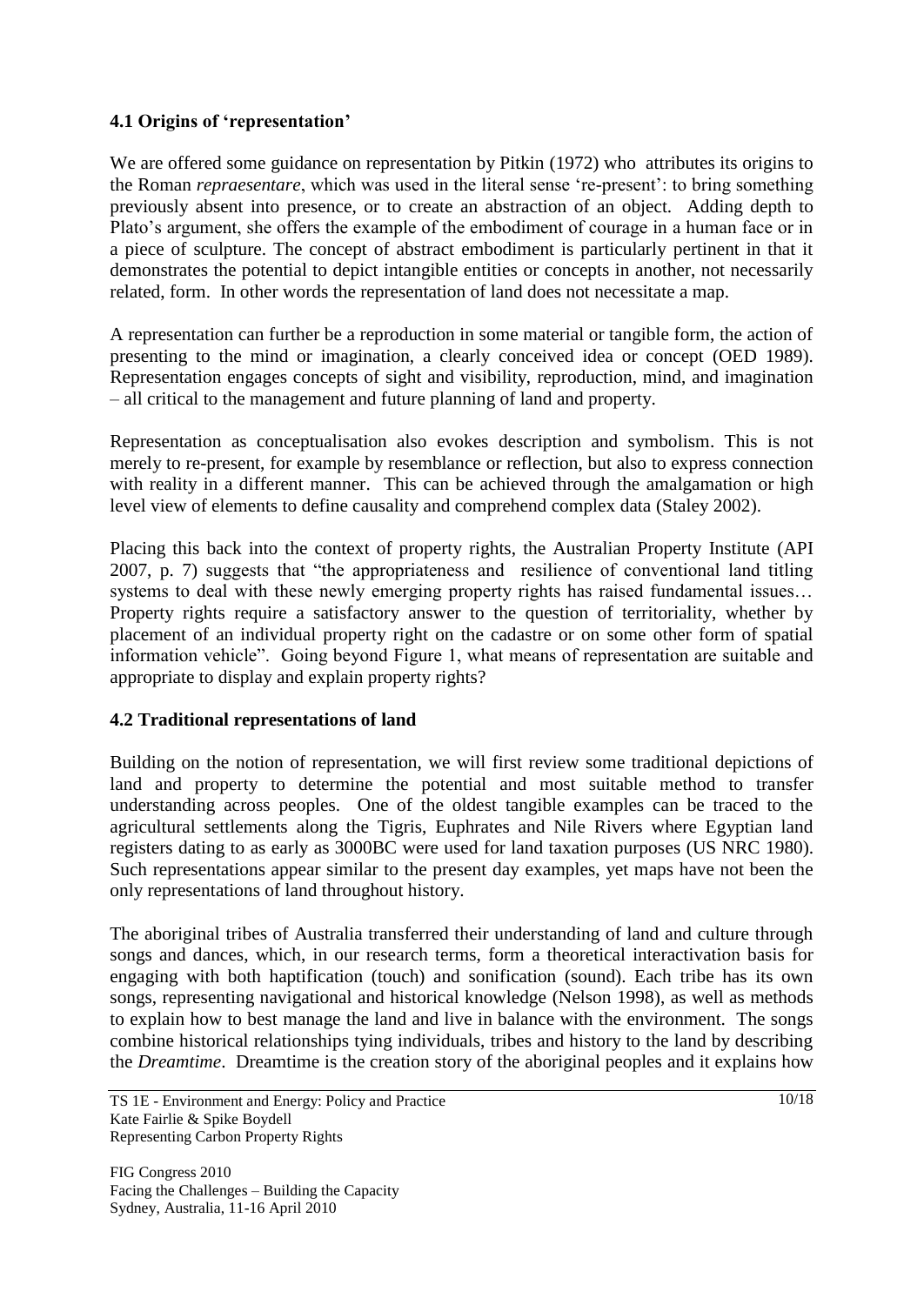the topography of the land was formed by the actions of totemic ancestors, such as the rainbow serpent who carved the mountains and gullies of the Australian continent (Dourish 2007). Through this approach, the spiritual and material connections of the aboriginal people are visualised on the topographic features of the land (Brazenor, Ogleby & Williamson 1999). These ancestral songs are dynamic, as an interesting "first contact story" (cited in Jacobs 1983) demonstrates. The song recounts that the first contact that an Aboriginal tribe has with a white settler is marked by a small round hill in Port Augusta, representing the pudding that was shared on their meeting. In this way, a musical phrase can be interpreted as a map reference.

Performance-based representation of land and property is similarly expressed in other cultures relationships with land. For example, the *Lienzo de Quauhquechollan* is the first known map of Guatemala. It is significant not as a map for individuals to read in silence, but rather to be performed by an experienced narrator at community rituals (Restall 2006). This narration is the only known indigenous account of the conquest of Guatemala (Restall 2006). The map was created on fabric, with square sections stitched together, and emphasises historical accuracy over spatial data. Some towns appear more than once during the narration of battles, migration, conquests and warriors (see http://lienzo.ufm.edu for an online digital version).

These examples highlight the importance of culture in capturing historical knowledge in land management. The representations visualise beyond existing two-dimensional maps (and three- and four- dimensions where these include height and time). They engage traditional "performance-methods" of transferring land knowledge, facilitating memory by understanding interactivation... and introduces us to the idea of performance based property rights.

#### **4.3 Bringing present-day, Western representations into the future**

Waldron (1988) comments that the primary objects of real property have traditionally been physical and generally immoveable, such as arable soil and solid surfaces. However, the "unbundling" of water as a distinct and separate right, and the acknowledgement that one can have rights in carbon credits has radically moved our conceptions beyond the limitations of Henry Maine's 'bundle'. To transcend our current understanding of property then, we need similar radical changes in our representations of property, and in doing so can learn from both technology and traditional methods.

Existing visualisations of property rights data are dominated by legal words and "titles" – which may be two dimensional on paper, or three- (sometimes four-) dimensional in software, often available online. Within Australia, for example, there are significant variations in national and state cadastral systems, and these are independently represented as the sole 'visualisation tool' for property rights data (Kalantari et al. 2008; Rajabifard et al. 2007). Wallace and Williamson (2006) highlight the emergence of complex land markets and their continual evolution, with the need for dynamic systems to manage such varied commodities. We contend that such a system does not yet exist. In Australia, for example, we have to navigate between the seven discrete legislative frameworks of the States and Territories, where each has evolved land law slightly differently.

TS 1E - Environment and Energy: Policy and Practice Kate Fairlie & Spike Boydell Representing Carbon Property Rights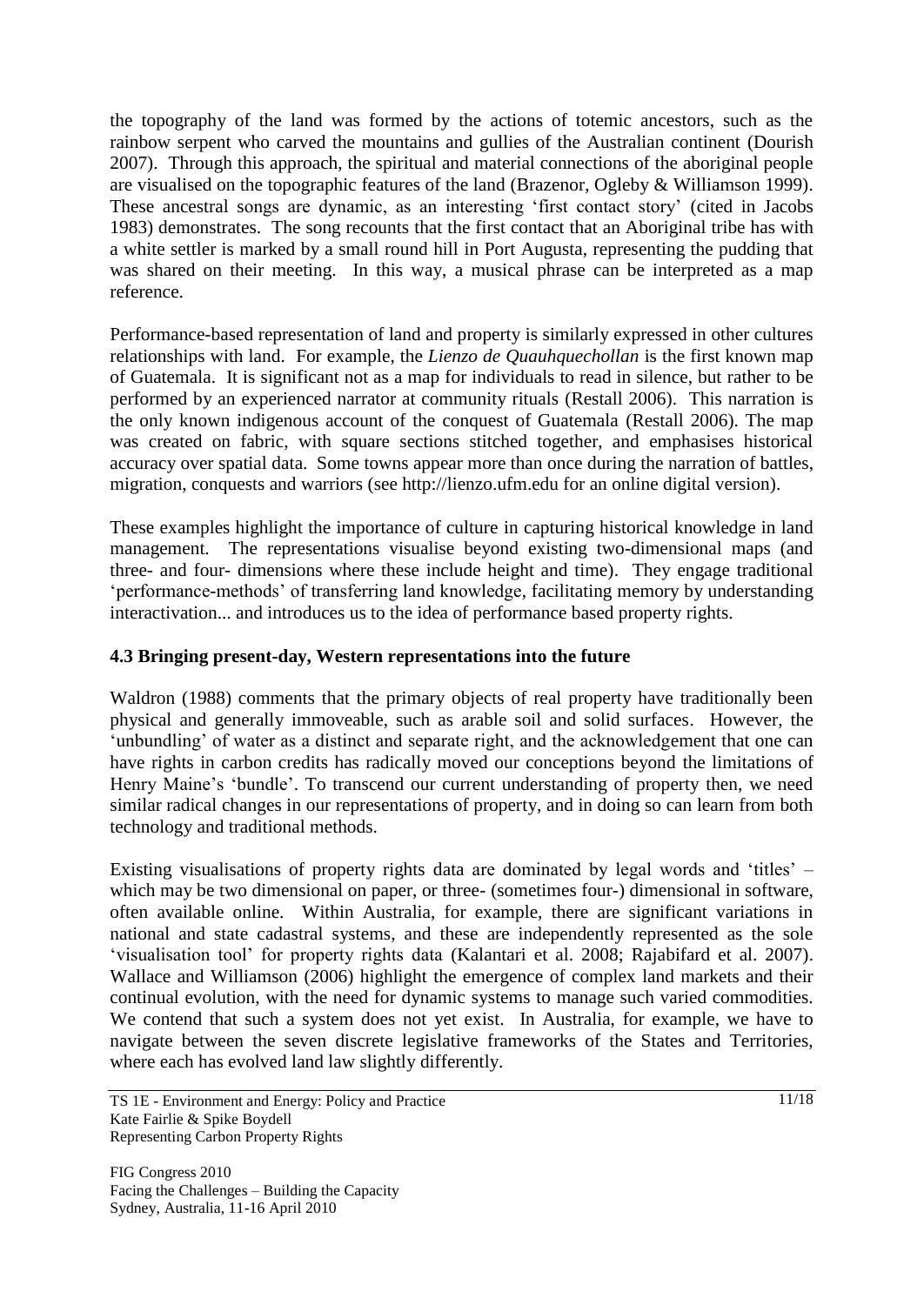Data elements identified by Kalantari *et al*. (2008) in the cadastre include: land parcel, property, third dimension, public, individuals, rights, responsibilities, restrictions, land value, and land use. The land parcel is typically the foundation of the data model – however increasingly this is less relevant in describing or relating to emerging property interests (Kalantari et al. 2008; Sheehan & Small 2002; Sheehan & Small 2005). Kalantari *et al*. (2008) identify that historically public and private interests in land were maintained in separate registers, and in the state of Victoria in Australia leases are not required to be registered. If emerging interests in property such as carbon, water and biota are to be integrated with land administration systems then a holistic treatment of all forms of related property is required. This is arguably slowly improving in the context of water rights in Australia, albeit that water is treated as "personal" as opposed to "real" property.

Additional community forms of representing property rights data have emerged in the form of social interaction tools such as virtual earth explorers (GoogleMaps and GoogleEarth, ArcGis Explorer, NASA WorldWind etc.), which each cater to a different community (ranging from more the social/public to the scientific). These have enormous potential to facilitate not only a wider understanding of spatial data, but increased stakeholder and community interaction with regards to land management (the growing emphasis and research on participatory planning is evidenced in EU Directives - see for example Bremner 1998; Lange & Bishop 2005).

We commented above on the need to conceptualise property objects, particularly for the representation and understanding of emerging (natural) rights in real property. Conceptually, we need to represent the property objects to which a right applies (for example, land) because the reality is often too large to view in completeness at once, and in any case is often located some distance away from centres of governance and decision-making. Secondly, we need to represent the relationships between property objects and people, and between the property objects and people themselves, in order to make such concepts more tangible and to improve understanding. We now briefly explore this conceptualisation.

# **5. DESIGNING PROPERTY REPRESENTATIONS**

*"Inherent intricacies in creating carbon property rights derive from the need for security and tradability, the broader socio economic impact (such as the existing land property market), and cognizance of land use zoning and environmental management regimes"* (API 2007).

So far we have explored the need for greater acknowledgement of cultural understandings of land, the role representation and visualisation have to play, and a brief background on how existing knowledge in specific property rights is analysed and communicated. This synergy provides the basis for a new representation not just of land, but of land systems, to enhance our ability to manage and communicate land and land knowledge (and of course, property in terms of property rights).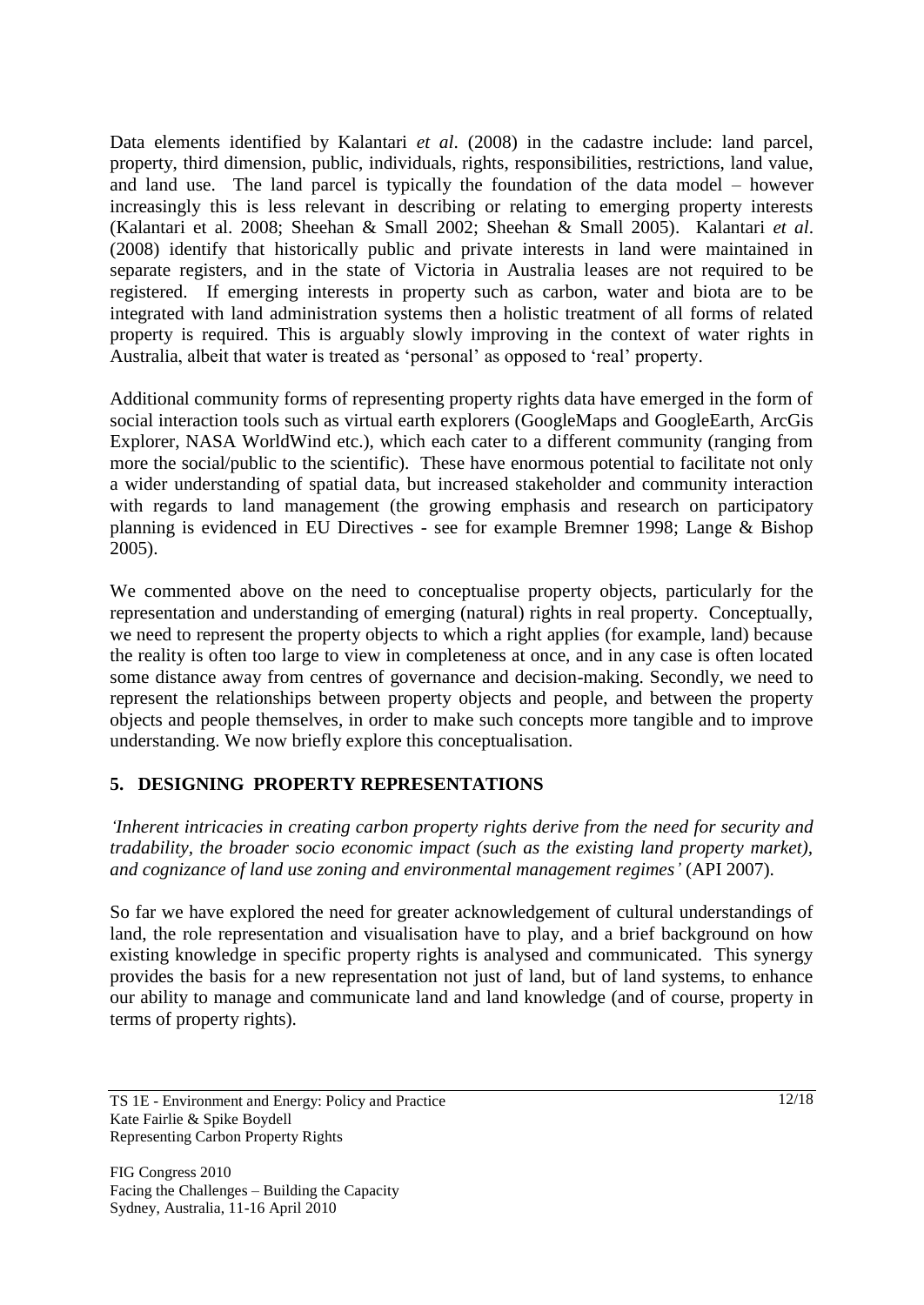In designing the foundations of such a representation, we draw from previous 'visualisations' and metaphors in property – notably Arnold"s (2002) "web of interests", Zellmer and Harder (2007) who evolve this with a view to determining if property exists, the constellation of property rights (Boydell, Sheehan & Prior 2009; Boydell et al. 2009b; von Benda-Beckmann, von Benda-Beckmann & Wiber 2006), and Kalantari *et al.* (2008) who propose a system founded on the "legal property object". We propose a synthesis of these, adopting the constellation concept for its emphasis on dynamic relationships, and its potential for relating non-spatial data, and the object-oriented approach to allow "the character of the thing in question" (Zellmer & Harder 2007) to be adequately represented.

Such a dynamic representation will facilitate transdisciplinary collaboration across scientific, legal, financial, visual, and social disciplines, allowing communication and potential contributions from stakeholders and community organisations alike. Bennet *et al.* (2008) comment on the significance of Australia"s lack of an overarching land policy (given the statist interpretations of federalism) with regards to copious legislation to counter and manage Australia"s environmental problems. The overlapping legislative framework is rarely understood by all stakeholders, but could in the future be better understood through a standard representation. GoogleEarth has in essence brought Geographical Information Systems (GIS) to the masses, and as a global tool is paving the way for property rights, including by way of example those to in carbon, to be better represented and understood. Many national level land information systems have already emerged, and our intention is not to recreate these, but to expand their functionality to better represent the complexity of property rights over any given parcel of land.

Building on the key requirements of the emergent metaphors in property documented by Arnold (2002), Zellmer and Harder (2007) and von Benda Beckmann et al. (2006), and the specific requirements of carbon bio- , geo- and soil sequestration documented in Barnes and Quail (2009), Boydell *et al.* (2009) and Sheehan and Small (2005), our representation would require the features outlined in Table 2.

Obviously constraints limiting the effectiveness and implementation of land information systems impact on the proposed requirements (detailed in Table 2), and must be managed. These include support for dynamism, ensuring currency and accuracy of data (and recording such metadata) and autonomy for repeated functions. Research in spatial data infrastructure (SDI), semantics, cloud computing and the "networked aspect of data" (Chalmers 1997) should further be investigated to enable data sharing at a national level.

In this paper we stress the need for the integration of non-spatial and cultural understandings relating to land and property, into existing technological representations of land. We do not propose a new representation of *land.* Rather we advocate an augmentation of current land information systems to enable greater provision within those systems for the comprehension of property rights, particularly as they emerge in elements such as carbon. Through a multimodal and transdisciplinary approach (Max-Neef 2005; Nicolescu 2006), we intend to interactively represent property-object information, object-object relationship information and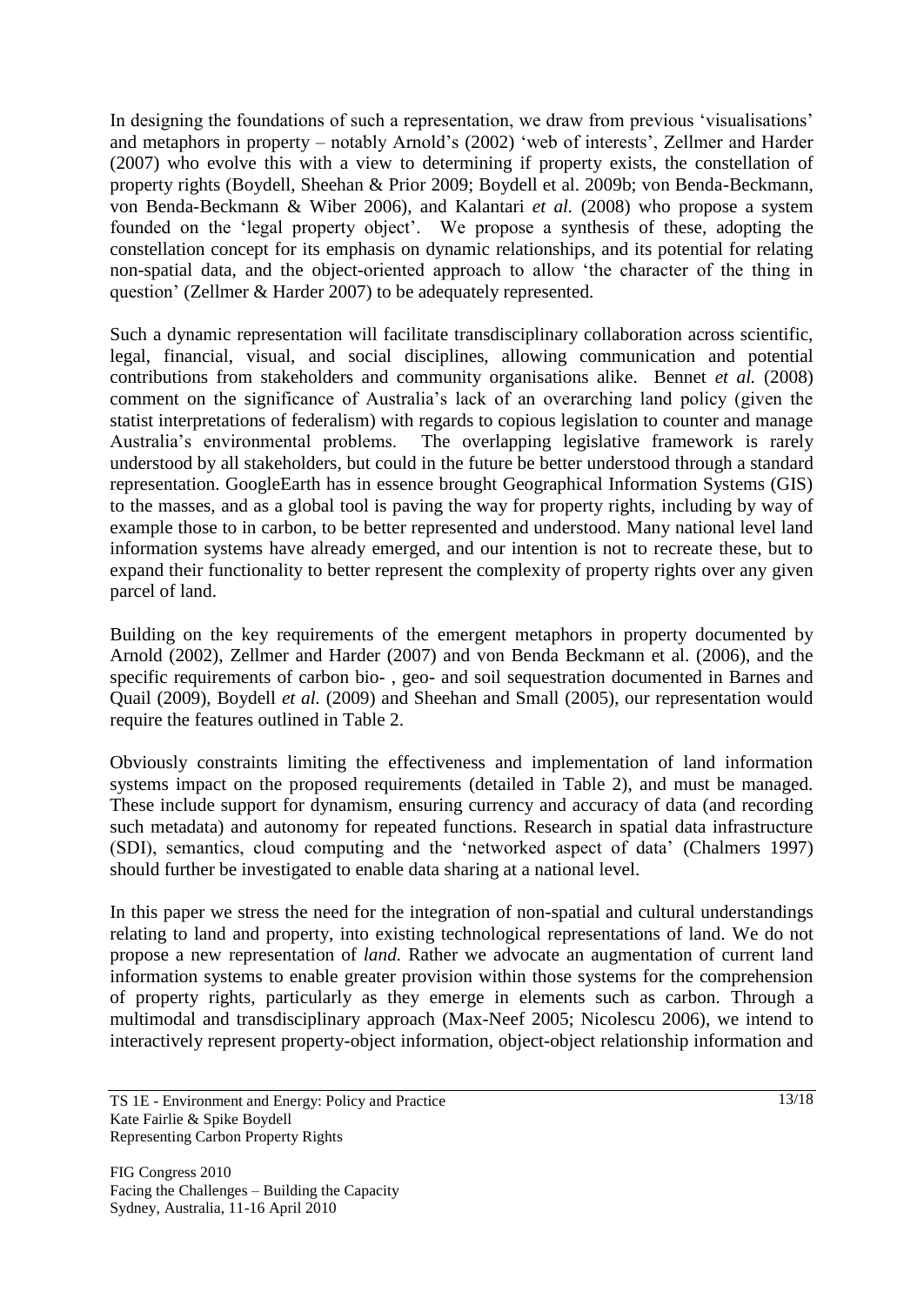person-object relationship information, and integrate this information with existing spatial information data models.

| World View $+$<br><b>Relationships View</b>                        | Our representation would be in the style of GIS for familiarity,<br>but could allow for the interrogation of property rights<br>relationships.<br>E.g. a query on a property object could reveal web strands<br>spreading from the object to demonstrate relationships between<br>entities with respect to that object.                                                                                                                   |  |
|--------------------------------------------------------------------|-------------------------------------------------------------------------------------------------------------------------------------------------------------------------------------------------------------------------------------------------------------------------------------------------------------------------------------------------------------------------------------------------------------------------------------------|--|
| Interconnectedness                                                 | It must be possible to demonstrate how actions (or inaction) with<br>relation to one property object, may affect other, not-necessarily-<br>neighbouring property objects and rights.<br>E.g. the impact and spread of seepage from a carbon geo-<br>sequestration site; the impact of carbon bio-sequestration on<br>water rights in the same catchment.                                                                                 |  |
| Time and<br>multi-modality                                         | Already integrated into many GIS, time is particularly pertinent<br>to carbon sequestration projects whereby the storage of carbon is<br>to permanently or temporarily offset other emissions.<br>Multi-modality stresses the need to move beyond visualisation to<br>incorporate multiple dimensions in sound, touch and vision<br>intelligently, resulting in representations that are interactive with<br>improved user comprehension. |  |
| $\sigma f$<br>Acknowledgement<br>different<br>stakeholder<br>roles | Private and public stakeholders play different roles in<br>management processes.<br>DiBiase (1990) acknowledges the different requirements of a<br>analysis,<br>and<br>representation<br>for<br>representation<br>for<br>$\mathbf{a}$<br>communication, proposing a two-phased process of<br>visual thinking stages (exploration and confirmation)<br>visual<br>communication<br>stages<br><i>(synthesis)</i><br>and<br>presentation)     |  |

**Table 2: Representation components for carbon property rights - developed for this research**

# **6. CONCLUSION**

In this paper we have introduced some of the challenges confronting the visualisation of emergent property rights, such as those relating to carbon. We have offered an interpretation of land from both a low-context and a high-context perspective. This allowed us to engage in the contested notion of property and the property rights upon which economic and legal understanding of space is determined. From this foundation, we developed the discussion into

TS 1E - Environment and Energy: Policy and Practice Kate Fairlie & Spike Boydell Representing Carbon Property Rights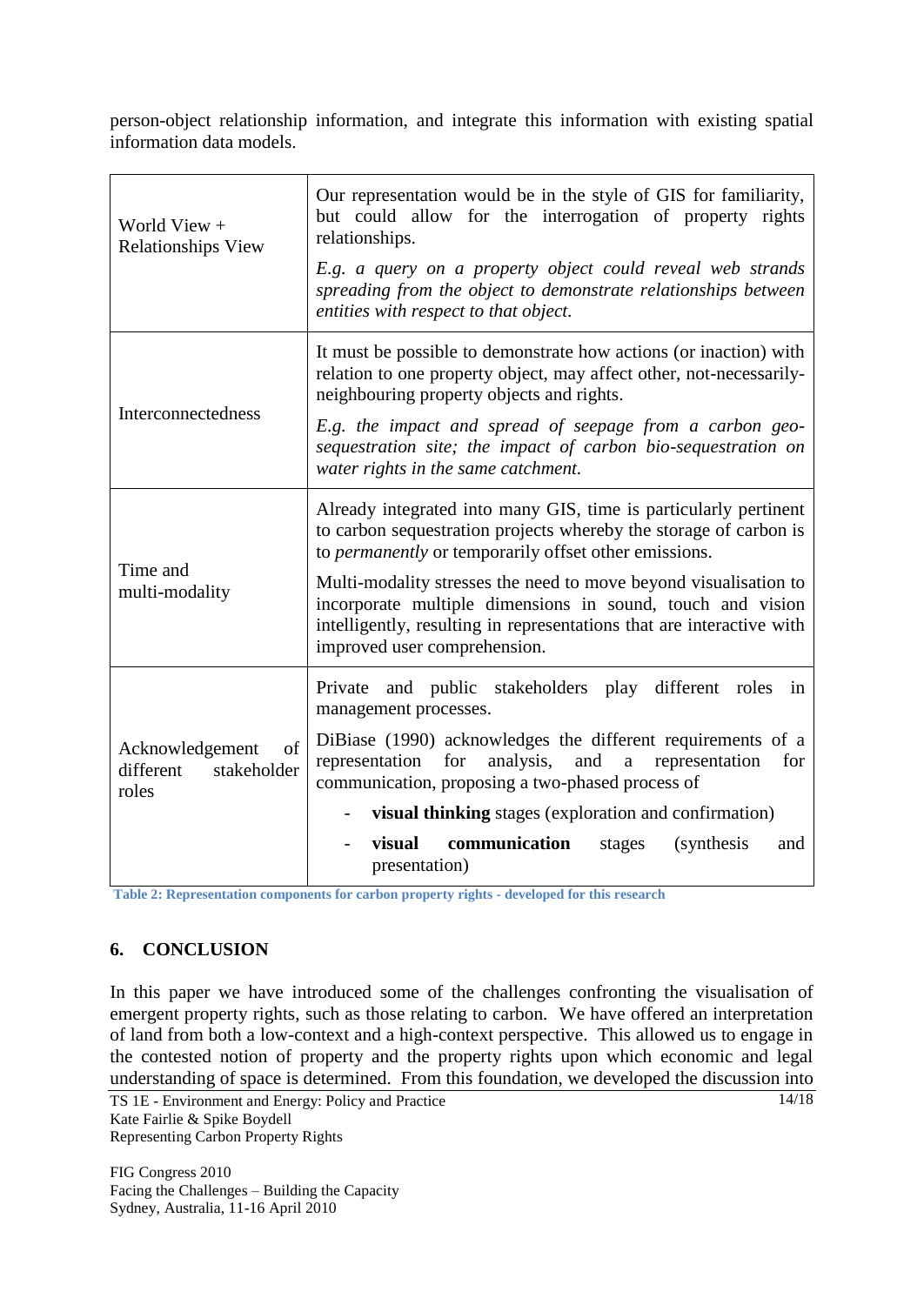the nature of visualisation and representation. We then propose a tentative model of what must be incorporated in property rights representations.

Decisions with respect to property are most often made remote from the site in question. It is important that information used in making such decisions is complete, accurate and unbiased. The unbundling of carbon, water and other emergent rights in property requires a holistic, *systems* approach to land administration and property management. This places particular emphasis on the attributes of property elements, and the relationships between people and property, which we explain as a "constellation" of real property right, obligations and restrictions.

By taking a transdisciplinary review of traditional concepts and representations of land, we have demonstrated that existing two- and even multi-dimensional maps can be improved to incorporate cultural ties to land. This will enhance communication and facilitate understanding of complex concepts through user interaction with abstracted datasets. In doing so, we stress a multi-modal approach to representation.

In designing a representation to encompass multiple conceptualisations in a constellation of complex real property rights, we propose to incorporate requirements such as dynamism, multiple stakeholder roles, support for display of relationship data, and autonomy. Whilst such requirements are not new concepts, they have yet to be applied in the realm of property rights, particularly with respect to incorporating the multiple complex relationships defined by property rights in carbon.

Our research is obviously a work in progress. The ideas we have presented here are offered in the anticipation of provoking reaction and promoting support for the development of a collaborative constellation model to represent contemporary property rights in a meaningful and visual way. We identify this enquiry as being of significance to all involved in the stewardship of land and the wider FIG community. By engaging in such an endeavour, we appreciate that we are embarking on a transdisciplinary journey of great complexity. It is not a journey that can be undertaken in isolation, and as with any complexity paradigm requires the input, engagement, and counsel of multiple perspectives. To this end, the authors particularly welcome suggestions and feedback from interested readers.

TS 1E - Environment and Energy: Policy and Practice Kate Fairlie & Spike Boydell Representing Carbon Property Rights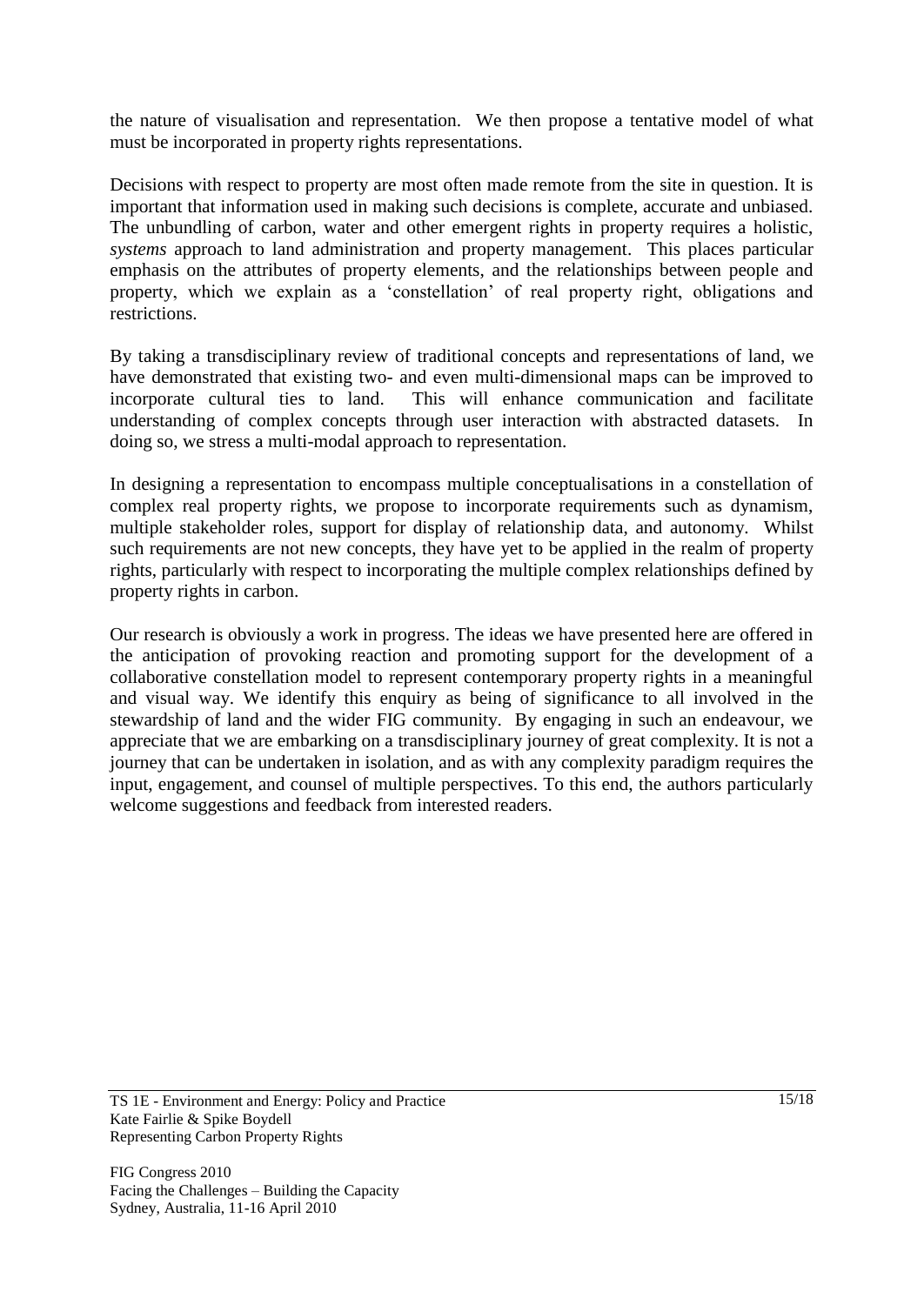#### **REFERENCES**

- API 2007, *Conceiving Property Rights in Carbon - A Policy Paper*, Australian Property Institute (API) NSW & Qld Divisions, Sydney.
- Arnold, C.A. 2002, 'The Reconstitution of Property: Property as a Web of Interests', *Harvard Environmental Law Review*, vol. 26, no. (2), pp. pp.281-364.
- Backhaus, G. & Murungi, J. 2005, *Lived topographies and their mediational forces*, Lexington Books.
- Barnes, G. & Quail, S. 2009, 'Property rights to carbon in the context of climate change', paper presented to the *Land Governance in Support of Millenium Development Goals: Responding to New Challenges, FIG - World Bank Conference*, Washington D.C., U.S.A. 9-10 March 2009.
- Behrendt, L. 2003, *Achieving Social Justice: Indigenous Rights and Australia's Future*, Federation Press, Leichhardt, NSW.
- Bennett, R., Wallace, J. & Williamson, I. 2008, 'Organising land information for sustainable land administration', *Land Use Policy*, vol. 25, no. 1, pp. 126-138.
- Boydell, S. 2007, 'Myth, Embeddedness and Tradition: Property Rights Perceptions from the Pacific', in A. Smajgl & S. Larson (eds), *Sustainable Resource Use: Institutional Dynamics and Economics*, Earthscan, London, pp. Chapter 6 pp.109-123.
- Boydell, S., Sheehan, J. & Prior, J. 2009, 'Carbon Property Rights in Context', *Cambridge Journal of Environmental Practice*, vol. 11, no. 2, pp. pp.105-114.
- Boydell, S., Sheehan, J., Prior, J. & Hendy, S. 2009a, 'Carbon Property Rights, Cities and Climate Change', *World Bank 5th Urban Research Symposium*, World Bank, Marseilles, p. 16[<http://www.urs2009.net/docs/papers/Boydell2.pdf>.](http://www.urs2009.net/docs/papers/Boydell2.pdf%3e)
- Boydell, S., Sheehan, J., Prior, J. & Hendy, S. 2009b, 'Carbon Property Rights, Cities and Climate Change', *World Bank 5th Urban Research Symposium*, World Bank, Marseilles, France.
- Brazenor, C., Ogleby, C. & Williamson, I. 1999, 'The spatial dimension of Aboriginal land tenure', vol. 1.
- Bremner, L. 1998, 'Participatory planning', vol. 9, Springer, pp. 111-119.
- Burgess, H. & Burgess, G.M. 1997, *Encyclopedia of Conflict Resolution*, ABC-CLIO, Santa Barbara.
- Butt, P. 1999, 'Carbon sequestration rights a new interest in land?', *The Australian Law Journal*, vol. 73, no. April, pp. pp.235-236.
- Chalmers, M. 1997, 'Design perspectives in visualising complex information', *Proceedings of the third IFIP WG2.6 working conference on Visual database systems 3 (VDB-3)*, vol. 6, pp. 103-111.
- Coetzee, J.M. 1987, *Foe*, Penguin Group.
- DiBiase, D. 1990, 'Visualization in the earth sciences', *Earth and Mineral Sciences*, vol. 59, no. 2, pp. 13-18.
- Dourish, P. 2007, 'Responsibilities and implications: Further thoughts on ethnography and design', ACM New York, NY, USA.
- Earle, T. 2000, 'Archaeology, Property, and Prehistory', *Annual Review of Anthropology*, vol. 29, pp. 39-60.
- Fortman, L. 1985, 'The tree tenure factor in agroforestry with particular reference to Africa', *Agroforestry Systems*, vol. 2, no. 4, pp. 229-251.
- Gluckman, M. 1965, *Politics, law and ritual in tribal society*, Blackwell, Oxford.
- Gray, K. 1991, 'Property in Thin Air', *Cambridge Law Journal*, vol. 50, no. 2, pp. 252-307.
- Gray, K.J. & Gray, S.F. 2005, *Elements of Land Law*, 4e edn, OUP, Oxford.
- Hercus, L.A., Hodges, F., Simpson, J. & Simpson, J.H. 2002, *The land is a map: Placenames of indigenous origin in Australia*, University of Hawaii Press.
- Jacobs, J.M. 1983, 'Aboriginal Land Rights in Port Augusta', University of Adelaide, Adelaide.
- Jay, M. 1993, *Downcast eyes : the denigration of vision in twentieth-century French thought*, University of California Press, Berkeley.
- Kalantari, M., Rajabifard, A., Wallace, J. & Williamson, I. 2008, 'Spatially referenced legal property objects', *Land Use Policy*, vol. 25, no. 2, pp. 173-181.
- Kennedy, R. 2008, 'Virtual rights? Property in online game objects and characters', *Information and Communications Technology Law*, vol. 17, no. 2, pp. 95 - 106.
- Lange, E. & Bishop, I. 2005, *Visualization in landscape and environmental planning: technology and applications*, Spon Press.
- Maine, H.S. 1861, *Ancient Law: its Connection with the Early History of Society, and its Relation to Modern Ideas*, Charles Scribner, New York.

TS 1E - Environment and Energy: Policy and Practice Kate Fairlie & Spike Boydell Representing Carbon Property Rights

FIG Congress 2010 Facing the Challenges – Building the Capacity Sydney, Australia, 11-16 April 2010

16/18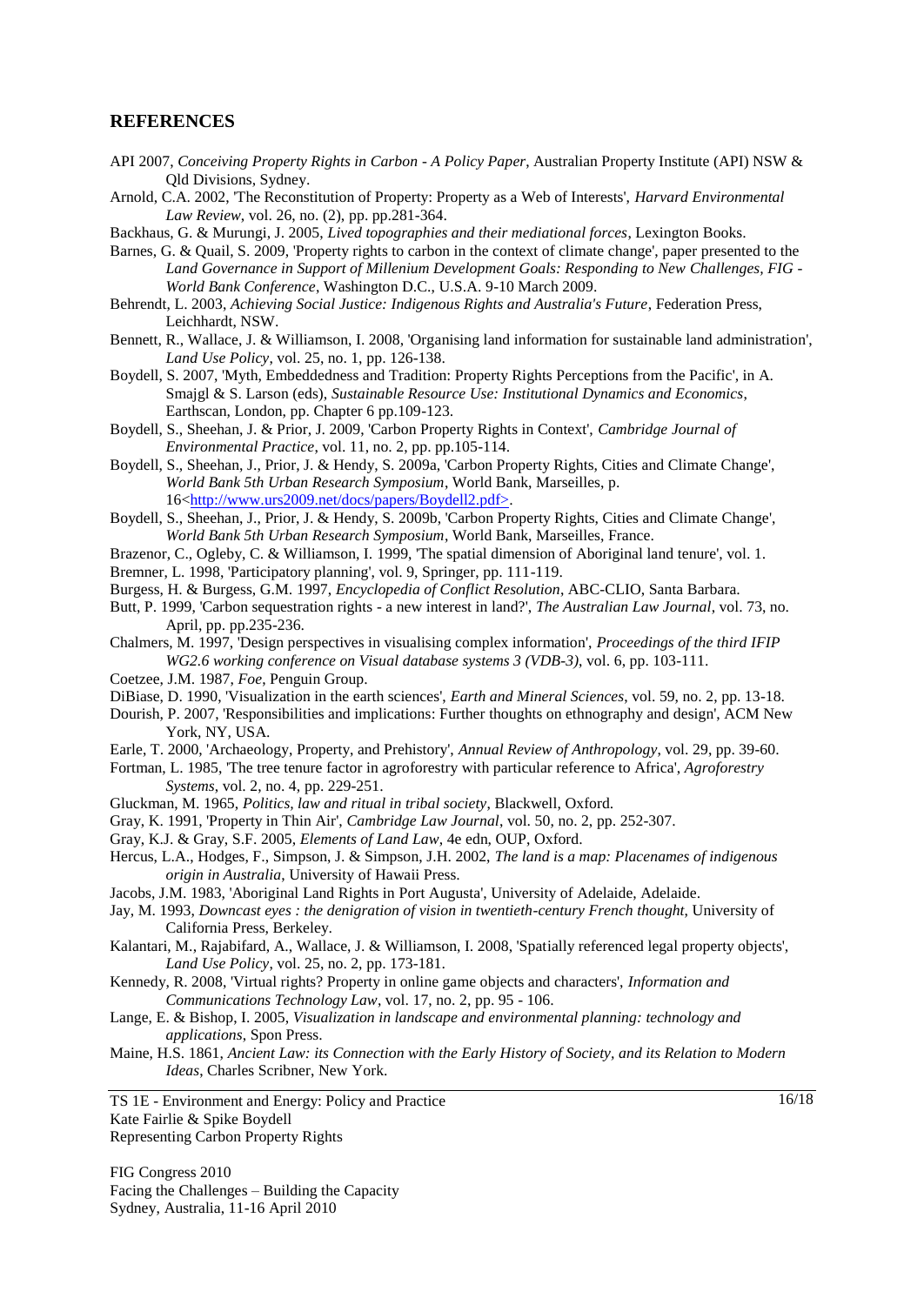Max-Neef, M.A. 2005, 'Foundations of transdisciplinarity', *Ecological Economics*, vol. 53, no. 1, pp. 5-16.

- McDermott, M. & Boydell, S. 2010, 'Complexity Epistemology and Real Property Rights', paper presented to the *FIG Congress 2010*, Sydney.
- Nelson, L.E. 1998, *Purifying the earthly body of God: religion and ecology in Hindu India*.
- Nicolescu, B. 2006, 'Transdisciplinarity past, present and future', in B. Haverkort & C. Reijntjes (eds), *Moving Worldviews: Reshaping sciences, policies and practices for endogenous sustainable development*, ETC/COMPAS, Leusden, pp. 142-166.
- OED 1989, 'Oxford English Dictionary', viewed 9 September 2009 <**Fejl! Hyperlinkreferencen er ugyldig.**.
- Pitkin, H.F. 1972, *The concept of representation*, University of California Press, Berkeley.
- Plato 1937, *The Republic*, trans. P. Shorey, William Heinemann, London.
- Rajabifard, A., Williamson, I., Steudler, D., Binns, A. & King, M. 2007, 'Assessing the worldwide comparison of cadastral systems', *Land Use Policy*, vol. 24, no. 1, pp. 275-288.
- Restall, M. 2006, *Conquered Conquistadors: The Lienzo de Quauhquechollan, a Nahua Vision of the Conquest of Guatemala; Bajo el signo de la compulsion: El trabajo forzoso indigena en el sistema colonial yucateco, 1540-1730*, vol. 86, no 2, Duke Univ Press, pp. 366-369.
- Sheehan, J. 2010, 'Indigenous Carbon Property Rights', paper presented to the *16th Annual Pacific Rim Real Estate Society (PRRES) Conference*, Wellington, NZ, 24-27 January 2010.
- Sheehan, J. & Small, G. 2002, *Towards a Definition of Property Rights*, *Working Paper 01.02*, UTS Property Research Unit, Sydney.
- Sheehan, J. & Small, G. 2005, 'Biota and the Problem of Property', *Environmental and Planning Law Journal*, vol. 22, no. (2), pp. pp.158-163.
- Sheehan, J. & Small, G. 2006, 'End Of Certitude: Calling Out The Dogs Of Compensation', *Pacific Rim Real Estate Society annual conference*, ed. D. Levy, PRRES, Auckland, NZ.
- Sorensen, A.B. 2000, 'Toward a Sounder Basis for Class Analysis', *The American Journal of Sociology*, vol. 105, no. 6, pp. 1523-1558.
- Staley, D.J. 2002, *Computers, visualization, and history: how new technology will transform our understanding of the past*, ME Sharpe Inc.
- Swedberg, R. 2003, *Principles of economic sociology*, Princeton University Press, Princeton, N.J.
- US NRC 1980, *Need for a Multipurpose Cadastre*, US National Research Council, Committee on Geodesy, Assembly of Mathematical and Physical Sciences, Washington D.C.
- von Benda-Beckmann, F., von Benda-Beckmann, K. & Wiber, M.G. 2006, 'The Properties of Property', in F. von Benda-Beckmann, K. von Benda-Beckmann & M.G. Wiber (eds), *Changing Properties of Property*, Berghahn Books, New York, pp. pp.1-39.
- Waldron, J. 1988, *The Right to Private Property*, Clarendon: OUP, Oxford.
- Wallace, J. & Williamson, I. 2006, 'Developing cadastres to service complex property markets', *Computers, Environment and Urban Systems*, vol. 30, no. 5, pp. 614-626.
- Zellmer, S.B. & Harder, J. 2007, *Unbundling Property in Water*, Alabama Law Review, viewed 14/01/2008 [<http://ssrn.com/abstract=1010617>.](http://ssrn.com/abstract=1010617%3e)